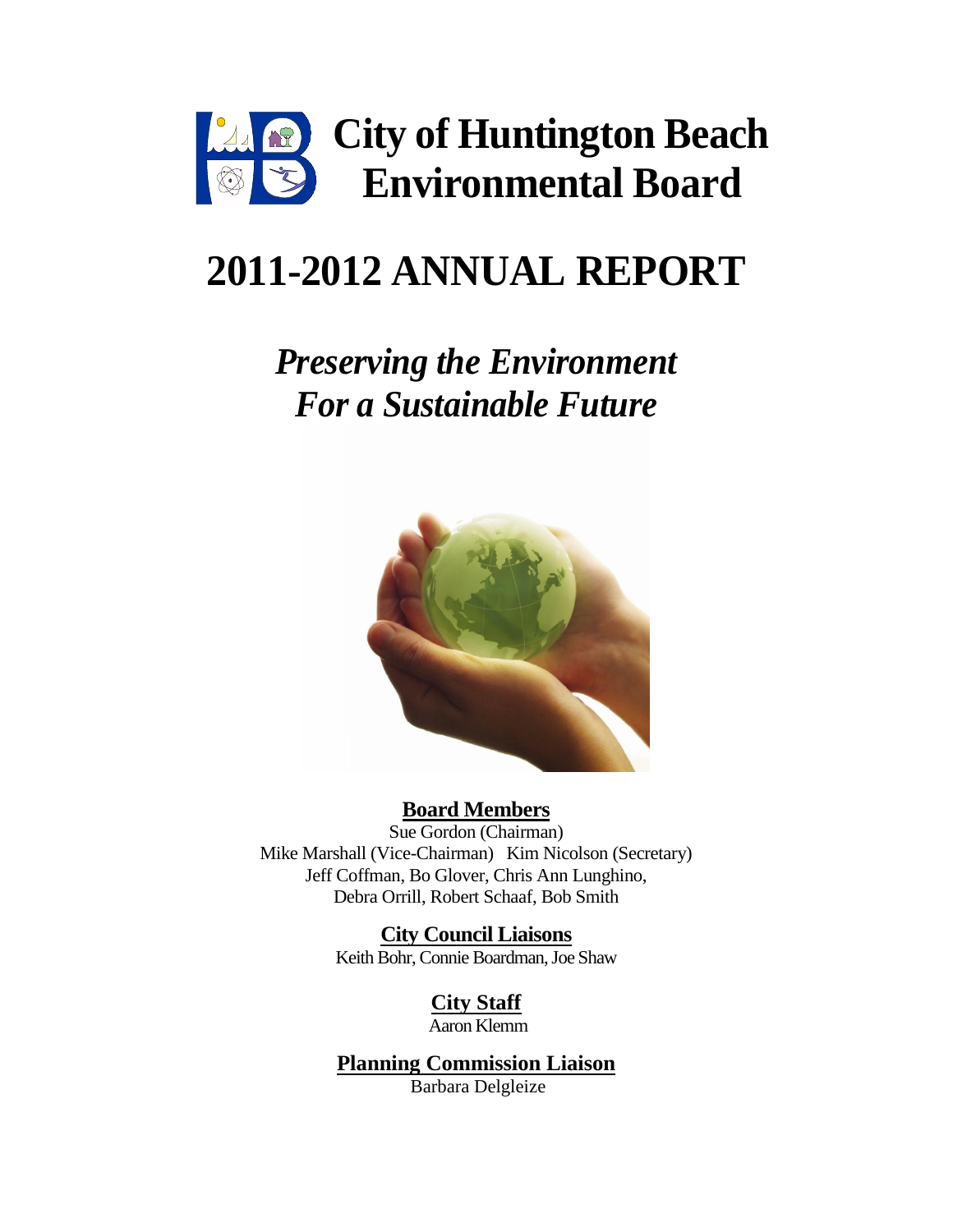### **1. Introduction**

The Huntington Beach (HB) City Council (Council) established an Environmental Board (Board) over 40 years ago. Much has changed in the intervening years and in 2009 the Council streamlined several Boards and Committees to reflect those changes. The purpose of the Board was revised and expanded to include economic, environmental and social sustainability. Staff responsibility is now handled by the Energy Project Manager, Aaron Klemm.

What the Board Does: *Preserving the Environment for a Sustainable Future*:

- Review and comment on General and Specific Plans as well as Environmental Impact Reports and Negative Declarations to promote sustainability and a healthy community
- Assist with the City's programs by reducing the consumption of water and energy, increasing recycling and waste diversion and promoting sustainable energy practices
- Support the City's evolving environmental goals and sustainability programs through external awareness, educational and advisory projects
- Promote the Board's Sustainability Awards for deserving organizations and individuals who demonstrate commitment to sustainability
- Deliver an Annual Report to the Council on plans and results

#### **2. Goals and Objectives 2011-2012**

Some of the Board's 2010-2011 goals and objectives continued into 2011-2012 and included:

- Present a guest speaker at each meeting
- Present Environmental Awards in association with sponsors SCE
- Participate in green events

The Board's additional goals for 2011-2012 were:

- Improve the Environmental Board web page
- Publish targeted articles to increase environmental education and increase public attendance at the meetings
- Evaluate ways to improve communication and exchange of ideas between the Board and Staff and Council Liaisons.

The Board accomplishes its goals and objectives via Ad Hoc Committees. This year, the Board combined the Solar and the Green Energy Committees since their purposes overlapped. The three (3) Ad Hoc Committees follow:

- **Green Energy**: Monitors the external environment for opportunities for building process improvements in the areas of energy efficiency and the use of environmentally friendly materials/processes
- **Communications**: Provide awareness of environmental/sustainability issues, concerns, and programs to the community.
- **Environmental Awards**: Annually recognize HB individuals and organizations for outstanding contributions to improving the environment and sustainability of Huntington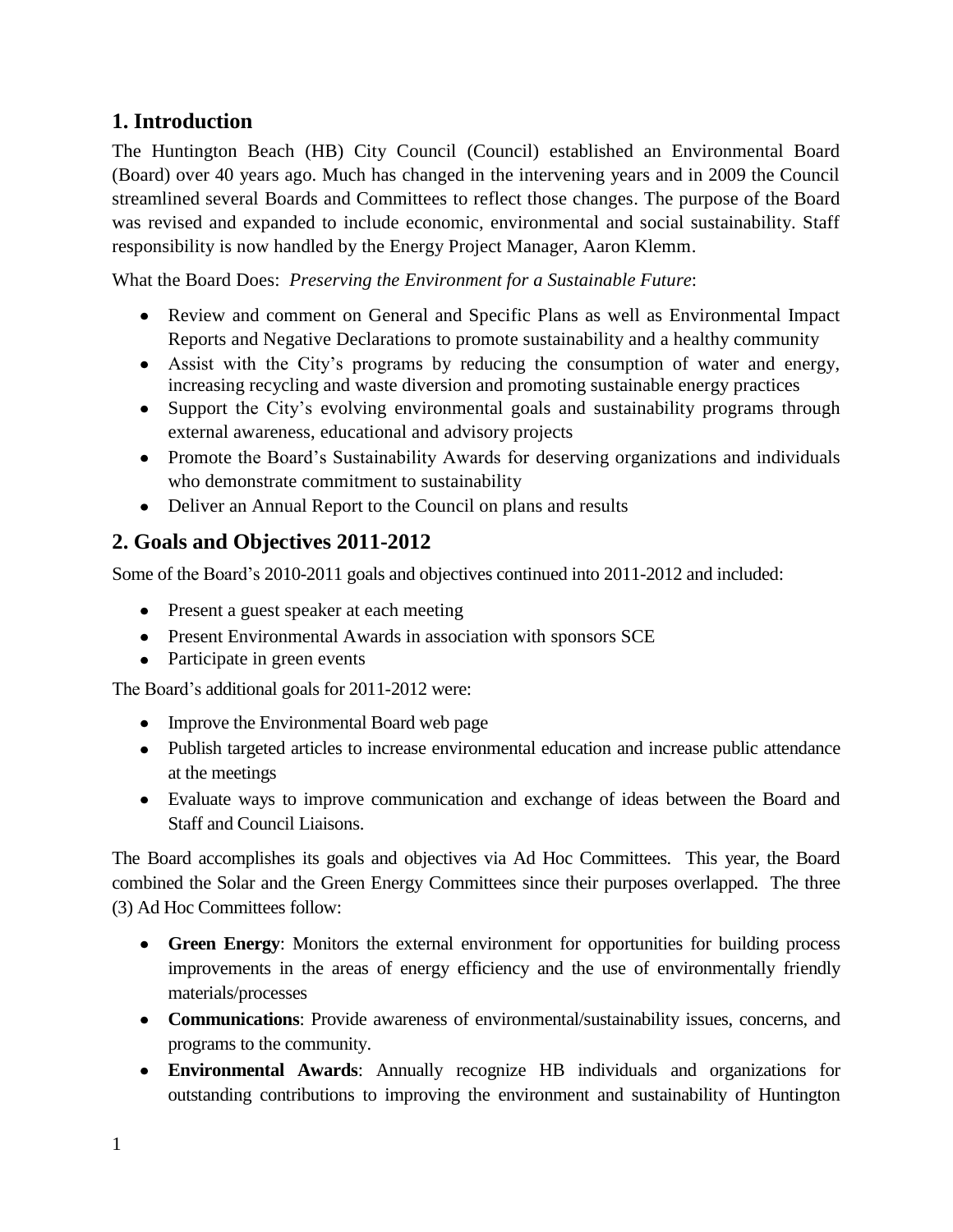#### Beach

There is also one (1) standing committee. The Executive Committee consists of the Chairman, Vice-Chairman and Secretary who meet monthly to discuss the agenda and other special projects.

#### **3. Accomplishments**

Below is a summary of events and accomplishments achieved during 2011-2012 by the Environmental Board.

#### Environmental Awards:

Annually, the Board presents awards to deserving organizations and/or individuals demonstrating a commitment to sustainability and resource conservation. Two \$500 monetary awards have been sponsored by SCE for the past several years. In 2012, the awards were expanded to include Huntington Beach schools. A new sponsor, Rainbow Environmental Services, stepped up to provide two \$500 monetary awards: 1) the Sustainable School Award, and 2) the Seed Award. The Sustainable School Award is given to a school that has already implemented sustainable practices but desires to expand those practices whereas the Seed Award is given to a school with the desire to become sustainable but in need of "seed" money to initiate it.

Huntington Beach High School received the SCE-sponsored monetary award in the commercial/nonprofit sector for its Sustainability Program. The school accomplished the following:

- Conducted energy audits. Students monitored unnecessary use of lights, computers, and appliances and will give energy citations to staff if they don't turn them off when not in use
- Asked school administration to explore the school switching to solar
- Conducted a solar demonstration project
- Explored the many concepts of sustainability including sustainability classes in Environmental Awareness
- Presented educational films. The Sustainability Club showed environmental films at school and promoted them to all students

Pegasus School and Carden Conservatory won the two School Awards. Pegasus School won the Sustainable School Award for their Reduce Plastic project. A team of students performed a waste characterization of a section of beach to determine what types of waste were accumulating. Their findings were presented to the City Council with a recommendation to consider banning Styrofoam. The students were commended for their efforts. Additionally, the team reached out to the rest of the students to encourage them to use reusable water bottles and to create less waste at lunch using sustainable lunch products. With the award money Pegasus School purchased a hydration station so the students can refill their reusable water bottles. Carden Academy won the Seed Award with their Seeds of Change project. Carden is striving to add environmental education as part of their students' daily lives. They will do this by starting a school recycling program using the award money to purchase recycle bins for each classroom and common areas. In addition, Carden will implement grade-level lessons on sustainability and plant an organic garden using organic soil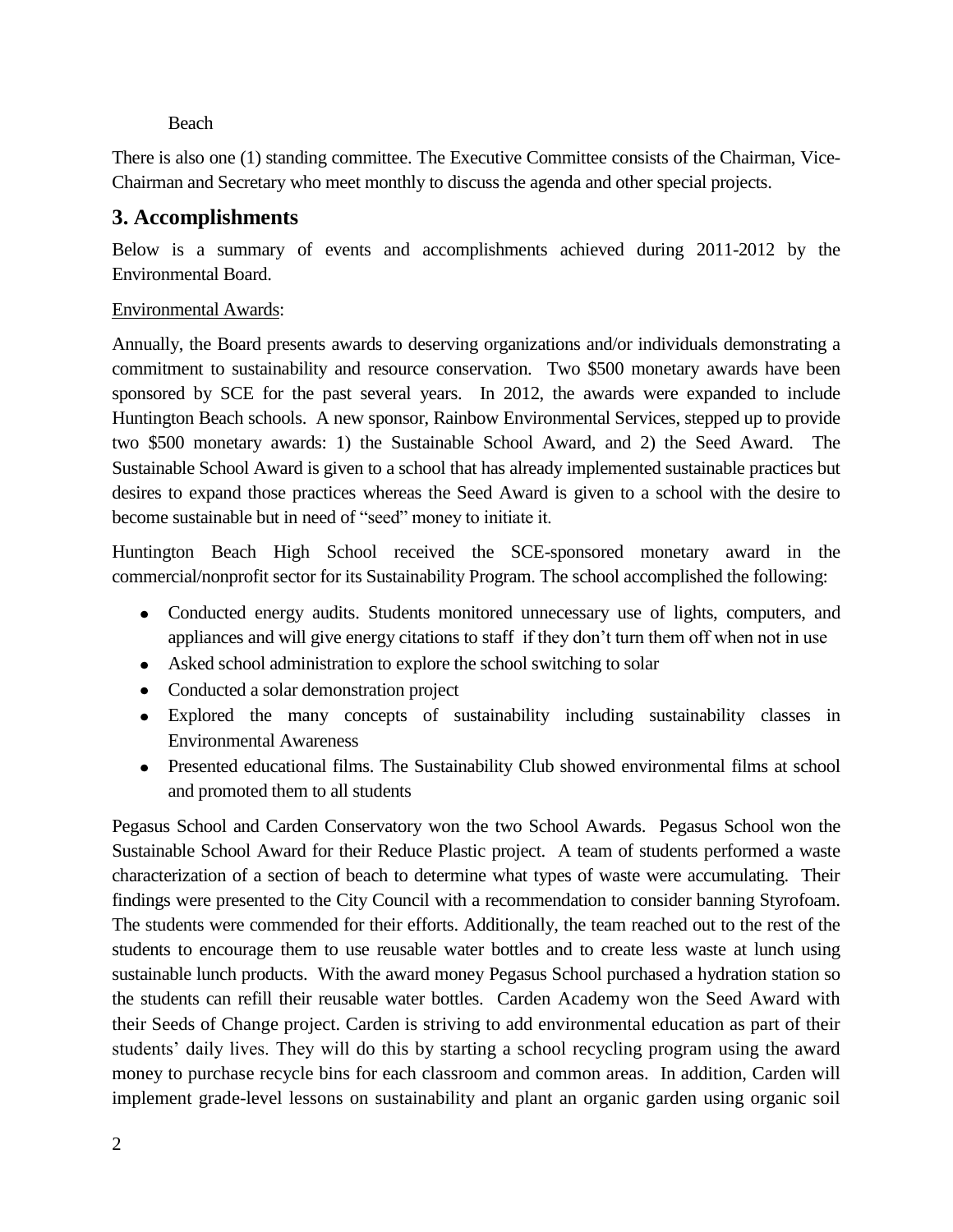products, develop a plan to reduce water consumption and grow sustainable plants.

#### Turf Removal Project:

As noted above, one of the Board's responsibilities is to assist the City to reduce its consumption of water and energy. In keeping with that responsibility, a City Council member contacted the Board staff liaison to suggest it take on a turf removal project using Metropolitan Water District of Orange County (MWDOC) grant funds to help offset the cost of turf removal and replanting with less water intensive plants. The project area was a large (17,500 sq. ft.) grassy knoll located at the end of Seapoint and Garfield that has no potential for recreational use due to its slope. The area was being irrigated and maintained by the Bluffs' Homeowners Association (HOA).

A meeting was held with the HOA and the Board's Executive Committee. HOA concerns were centered on the cost of the project. Estimates obtained were in the high \$200K range. Surfrider Foundation recommended as a cost reduction solution the use of volunteer labor and emphasized the savings regarding water usage. The goal of the project should be to be a turf conversion demonstration project. The HOA requested three follow-up items from the Board: 1) Resources such as Coastkeeper and Surfrider websites, 2) the authority to complete the project in phases; and 3) future policies to improve the economics of water conservation projects. Staff liaison, Aaron Klemm, will inform City Council of the HOA's interest and recommend this as a viable project. Additional concerns are the construction of a bioswale around the perimeter of the project to protect Bolsa Chica resources and to capitalize on public relations opportunities.

#### Presentations:

The Board has a Speakers Program to provide the members of the Board and others with pertinent information on environmental and sustainability issues. The following presentations were made at the Environmental Board meetings in 2011-2012:

- July Taylor Honrath, Clean Tech OC, spoke about Clean Tech OC and its purpose to advocate for green energy public policies
- August Bill Crisp and Lenica Castner spoke about Huntington Beach public policies regarding water conservation
- September Joe Shaw, HB City Council member, presented information regarding public education and outreach for the proposed plastic bag ban
- $\bullet$  October no speaker
- November Kimmy Colpin presented the CPR plan for the lower bench of the Bolsa Mesa
- December Scott Longhurst, president of Trillium Consulting, Inc., and Chairman of CalWa (California Wireless Association), spoke about the wireless industry and its growth and challenges
- January Deborah Orrill presented information about the new Recycling and Resource Management Program at Golden West College.
- February Andy Forth, Vice President of Eco Cover, informed the Board about his sustainable product made from recycled materials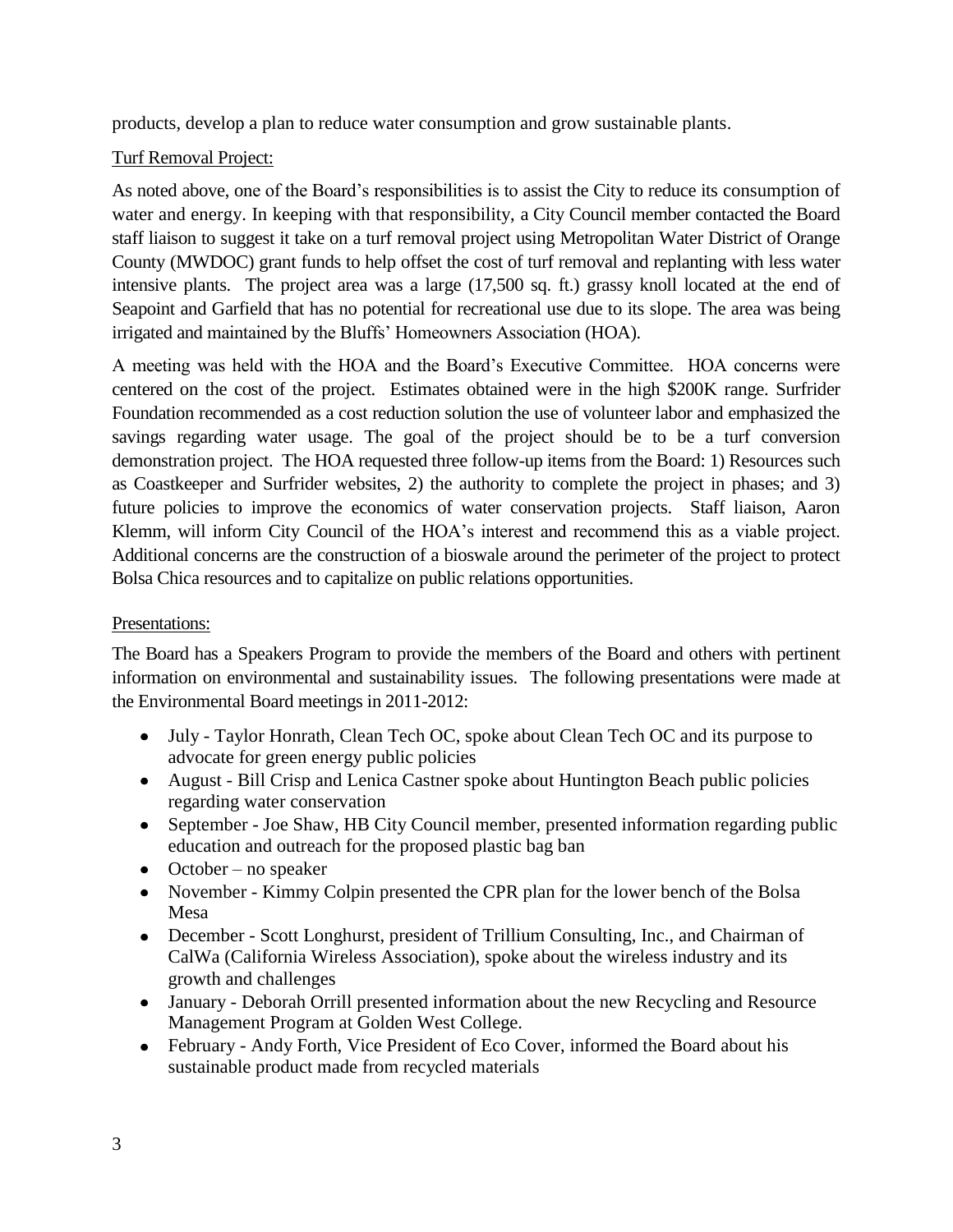- March- Teresa James, Rainbow Environmental Services, spoke about AB341, the Mandatory Commercial Recycling Law and how it will be implemented in Huntington Beach
- April Lena Luna, Luna Energy Corporation, informed the Board about the EEMIS: Enterprise Energy Management Information System
- May Terry Elliot spoke about the Huntington Beach Water Quality Program
- June- Greg Goran, Surfrider Foundation, presented information about Surfrider's Ocean Friendly Garden Program

#### Municipal Solar Project

The Board participated in the development of the Huntington Beach Municipal Solar Project. The project scope was installation of 2.13 Megawatts of solar power for use by Huntington Beach facilities. The project was completed without any capital cost to the City and is expected to reduce its energy costs.

#### Web Page

The Board met its goal of improving the website. The website contains updated information about the Board along with meeting agendas and minutes. Educational information is also on the site including new Board member orientation materials. The Environmental Board web page can be found at: [http://www.huntingtonbeachca.gov/Government/Boards\\_Commissions/Environmental\\_Board/enviro](http://www.huntingtonbeachca.gov/Government/Boards_Commissions/Environmental_Board/environmental_board.cfm) [nmental\\_board.cfm](http://www.huntingtonbeachca.gov/Government/Boards_Commissions/Environmental_Board/environmental_board.cfm) 

#### Green Events

The Board staffed a booth at the Huntington Beach Green Expo on September 17, 2011. This was the fourth year of participation for the Environmental Board. Environmental awards and energy reduction projects were highlighted at the booth along with the Board's various activities.